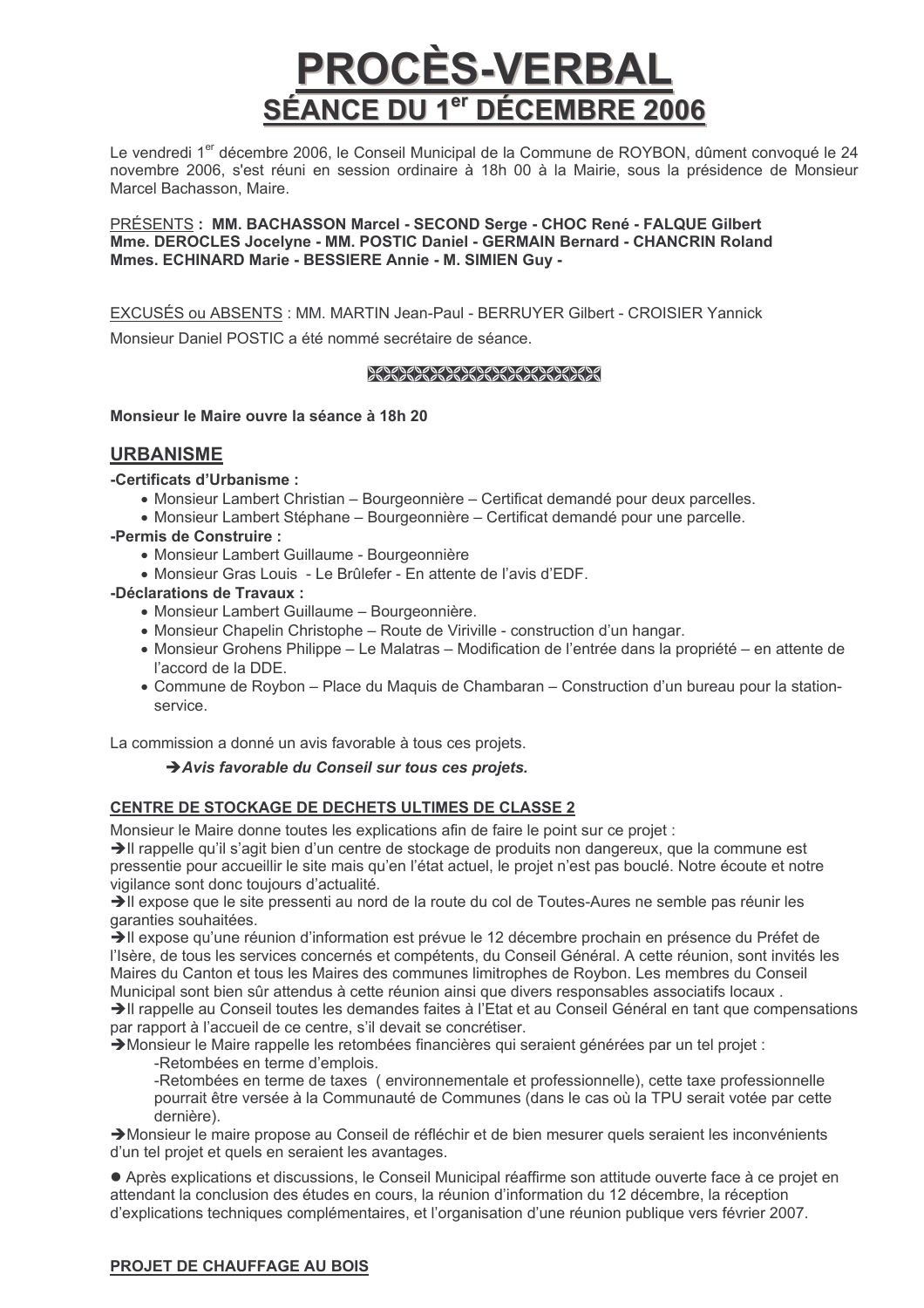Monsieur le Maire rappelle au Conseil la volonté communale de mettre à l'étude la possibilité de mise en place d'une unité de chauffage au bois concernant différents locaux publics ou privés : écoles, gymnase, collège, mairie, IME...

Dans ce cadre, Monsieur le Maire fait part d'une proposition de l'AGEDEN pour la consultation de 4 bureaux d'études spécialisés pour la réalisation d'une étude de faisabilité concernant ce projet comprenant une unité centrale de chaufferie et de canalisations apportant l'eau chaude à chaque bâtiment concerné. Les aides de l'ADEME, de la Région Rhône-Alpes et du Conseil Général pourront atteindre 80 % du montant des études. Monsieur le Maire propose donc au Conseil de délibérer afin de pourvoir lancer cette étude et déposer les demandes de subventions correspondantes.

## Avis favorable du Conseil

# **TRANSACTIONS IMMOBILIERES**

Monsieur le Maire rappelle au Conseil différents proiets d'achat ou de vente de terrains déjà étudiés et discutés dans des séances précédentes :

→ Vente d'une parcelle de terrain à M. Alexandre Miscioscia pour la construction d'une série de garage au Champ de Mars, à proximité du centre-village. 898 m<sup>2</sup> à 20,33 € le m<sup>2</sup>.

→ Fixation du prix de vente d'une parcelle au lotissement la Merlière (dernière parcelle communale) : 953 m<sup>2</sup> à 34 € le m<sup>2</sup>.

→ Fixation du prix de vente d'une parcelle disponible la Sapinière : 1028 m<sup>2</sup> à 29.90 € le m<sup>2</sup>.

→ Achat à MM. Zanotel et Morel de 3 parcelles pour une surface totale de 426 m<sup>2</sup> à 34 € le m<sup>2</sup> afin d'établir une réserve foncière nécessaire à l'extension future de l'Hôpital.

→ Achat à Mme, Janin d'un terrain de 771 m<sup>2</sup> à 34 € à proximité de l'ancienne gare pour établir une réserve foncière nécessaire à un projet commercial d'alimentation. Le mode de rétrocession de cette parcelle au futur maître d'ouvrage du projet restera à négocier.

Après discussion, monsieur le Maire propose au Conseil de délibérer pour permettre la réalisation de ces transactions.

# Avis favorable du Conseil

## **FINANCEMENT ET TRESORERIE**

• Monsieur le Maire expose au Conseil qu'il y aurait lieu de procéder au renouvellement de l'ouverture de crédit de trésorerie de 100 000 € en place auprès de DEXIA. Il propose au Conseil de délibérer afin de l'autoriser à mener cette opération.

# Avis favorable du Conseil

• Monsieur le Maire expose au Conseil qu'il y aurait lieu, afin de faciliter la gestion des opérations en cours et pour assurer une gestion saine des finances communales en attente de futures recettes (compensation de la TVA, vente des terrains de la Sapinière, importantes subventions du Conseil Général qui seront percues en 2007 et augmentation escomptée des recettes fiscales futures liées à une évolution attendue de la population), de demander la mise en place de deux prêts :

-Un prêt modulable de 800 000 €, suivant une offre coniointe du Crédit Agricole et de la BFT (30 ans et 6 mois)

-Un prêt modulable de 800 000 €, suivant une offre de DEXIA sur 30 ans également (prêt souplesse) avec possibilité de remboursement par anticipation possible sans pénalité. Un réaménagement de crédits contractés antérieurement auprès de cet établissement est en cours de proposition.

Après explications et discussion, monsieur le Maire propose au Conseil de délibérer afin de l'autoriser à mener ces deux opérations.

## Avis favorable du Conseil

## Virement de crédits

Monsieur le Maire propose au Conseil, après explications, de délibérer afin de l'autoriser à procéder à différents virements de crédits :

| Compte 1641 - Amortissement emprunt                  | $+ 700 \in$  |
|------------------------------------------------------|--------------|
| Compte 165 - Remboursement cautionnement             | $+ 1600 \in$ |
| Compte 2315 - Opération 105 « électrification rurale | $-2300€$     |

## Avis favorable du Conseil

# **DIVERS**

• Monsieur le Maire propose au Conseil de délibérer afin de permettre le versement de primes de fin d'année aux personnels suivants : emplois-jeunes, CES, CEC :

$$
\mathsf{CEC}: \qquad \qquad 100 \in
$$

- Emplois-jeunes : 300 €

## Avis favorable du Conseil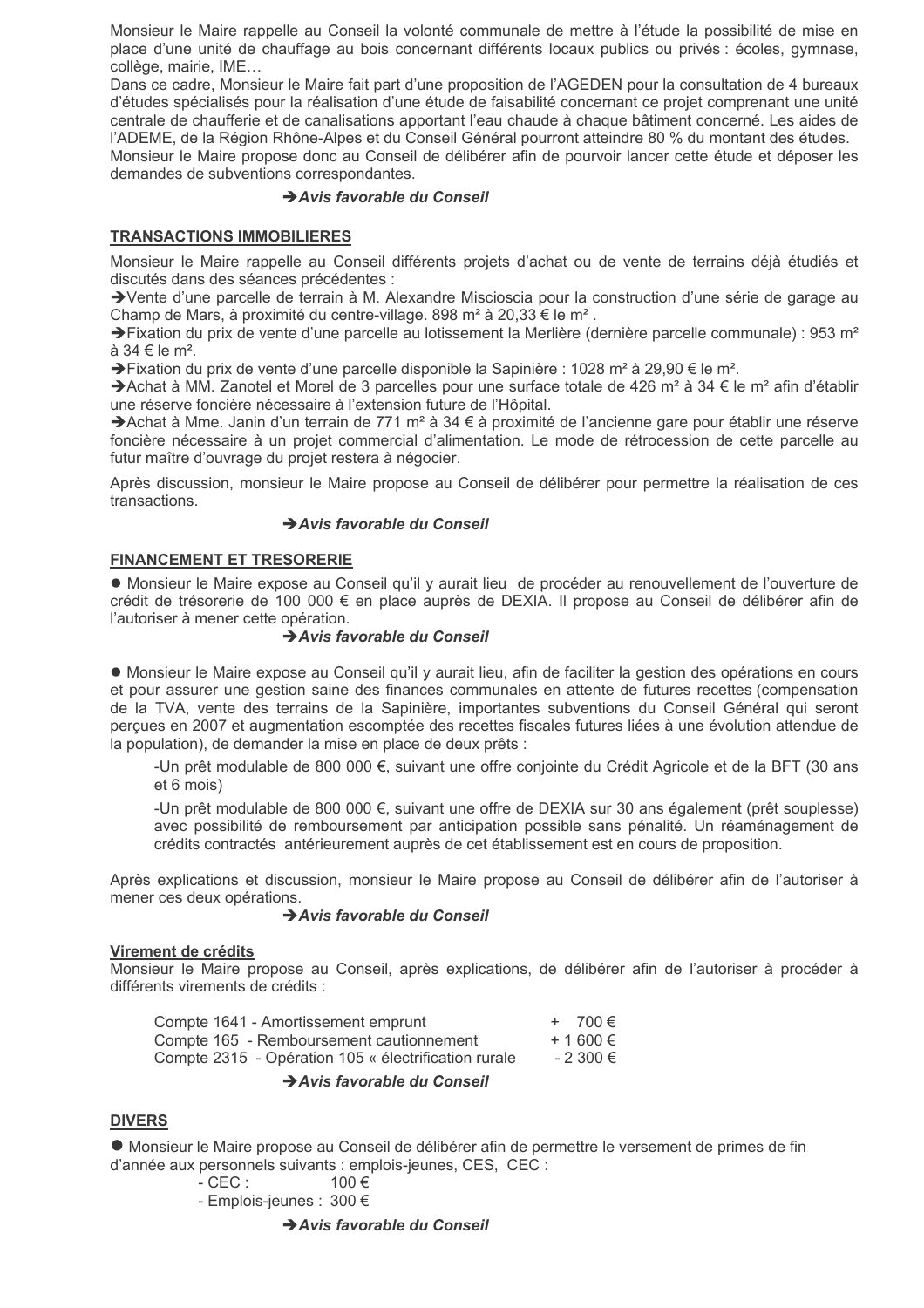• Monsieur le Maire fait part au Conseil de la proposition par la DDE d'une nouvelle convention ATESAT (Assistance Technique fournie par l'Etat pour des raisons de Solidarité et Aménagement du Territoire). Il rappelle qu'il s'agit d'une mission de conseil et d'assistance auprès de la Commune concernant l'élaboration, l'étude et la direction des projets sur la voirie, la gestion du tableau de voirie, les aménagements et la surveillance des ouvrages d'art. Il rappelle que la précédente convention était valable 1 an et reconductible deux fois, qu'elle est arrivée à son terme et qu'il y a donc lieu de délibérer afin de l'autoriser à signer cette nouvelle convention qui sera valable pour les années futures.

## Avis favorable du Conseil

• Monsieur le Maire fait part au Conseil d'une proposition de reprise du snack du lac par Yann Amsalem. gérant du Camping. Monsieur Amsalem propose de rouvrir ce point de vente pour la saison 2007 pour la vente de produits « tout à emporter » : boissons, glaces, sandwichs, frites... Il n'y aurait pas de préparations cuisinées sur place. Après explications et discussion, monsieur le Maire propose au Conseil de réfléchir afin de prendre une décision lors d'une prochaine séance.

• Parking Mairie-Collège : Monsieur René Choc expose au Conseil que suite à l'analyse des offres et au rapport du maître d'oeuvre, l'offre économiquement la plus avantageuse, en solution de base et en solution avec options est celle de l'Entreprise Cheval-Frères.

1- solution de base : mur coulé en place :

90 531 15  $\in$  H.T.

2- solution optionnelle : mur en éléments préfabriqués : 83 182.90 € H.T. Après validation de la solution 2 par le Conseil, monsieur le Maire propose de délibérer pour l'autoriser à signer le marché avec l'Entreprise Cheval-Frères.

# Avis favorable du Conseil

Office du Tourisme : Monsieur René Choc présente au Conseil l'Avant-Projet Définitif présenté par le cabinet "Patio-Architectes" pour la réhabilitation de l'ancienne gare et la construction d'une salle d'exposition. Il précise l'estimation du coût des travaux tels qu'ils sont définis dans cette phase A.P.D.

| Office de tourisme : | 56 325 € H.T.  |
|----------------------|----------------|
| Salle d'exposition : | 145 280 € H.T. |

Après avoir rappelé les financements et après avoir rappelé que la salle actuelle utilisée par l'Office de Tourisme pourra être réutilisée par la Commune après déménagement de celui-ci dans les nouveaux locaux de la gare, monsieur le Maire propose au Conseil de délibérer pour approuver l'Avant-Projet Définitif et l'autoriser à déposer le Permis de Construire global.

## Avis favorable du Conseil

• Projet de l'Entreprise Perraud : Monsieur le Maire rappelle l'avancée du projet. Celui-ci comprendrait un centre de formation pour la conduite, des ateliers pour la formation en mécanique, des chambres pour l'hébergement des stagiaires. La CCPC pourrait être porteur du projet et le remboursement pourrait prendre la forme d'une location-vente.

• Proiet de Blanchisserie inter-hospitalière : Monsieur le Maire rappelle l'avancée du proiet en cours qui s'est matérialisée récemment par le vote de 150 000 € de crédit lors du dernier Conseil d'Administration de l'hôpital, afin de lancer l'opération.

· Station-Service : Monsieur le Maire rappelle que les travaux débuteront ce lundi 4 décembre, que le concessionnaire à pris contrat avec la société Dyneff concernant la livraison des carburants, les prix de vente à la pompe semblant être meilleurs avec ce partenaire, ainsi que la gestion.

• Construction du local annexe pour la station-service : Monsieur René Choc fait part au Conseil du devis concernant la construction de ce petit local adossé au garage Bayle : 20 438.56 €. Quelques économies à réaliser sont étudiées.

# Avis favorable du Conseil

• Projet Eolien : Monsieur le Maire annonce qu'une réunion des Maires des communes concernées est prévue avec la société Ventura le 5 décembre prochain et que le nombre d'éoliennes prévues sur Roybon semble à nouveau à la baisse (6 voire 5.) Les études iront jusqu'à leur terme. Le Conseil indiquera sa position sur le projet à l'issue du comité de suivi de février/mars, en fonction des éléments obtenus.

• Projet de Gymnase d'Accompagnement des Collèges : Monsieur le Maire fait part de la dernière réunion de travail avec Dominique Bouvarel, architecte et le Cabinet EG-Sol. Il explique que le projet tel qu'il avait été présenté est techniquement validé, que l'orientation prévue du bâtiment n'a pas été modifiée et que le volume de terrassement sera très raisonnable. Il ajoute qu'une mission pour analyse des sols a été confiée immédiatement à EG-Sol afin d'assurer la sécurité totale des travaux envisagés.

• Vacance au Comité des Fêtes : Monsieur le Maire imagine un changement de nature du Comité qui pourrait, plutôt qu'être une structure à part des autres sociétés locales, constituer une simple liaison entre ces sociétés en regroupant, par exemple, leurs présidents. Il propose de revoir le problème en début d'année.